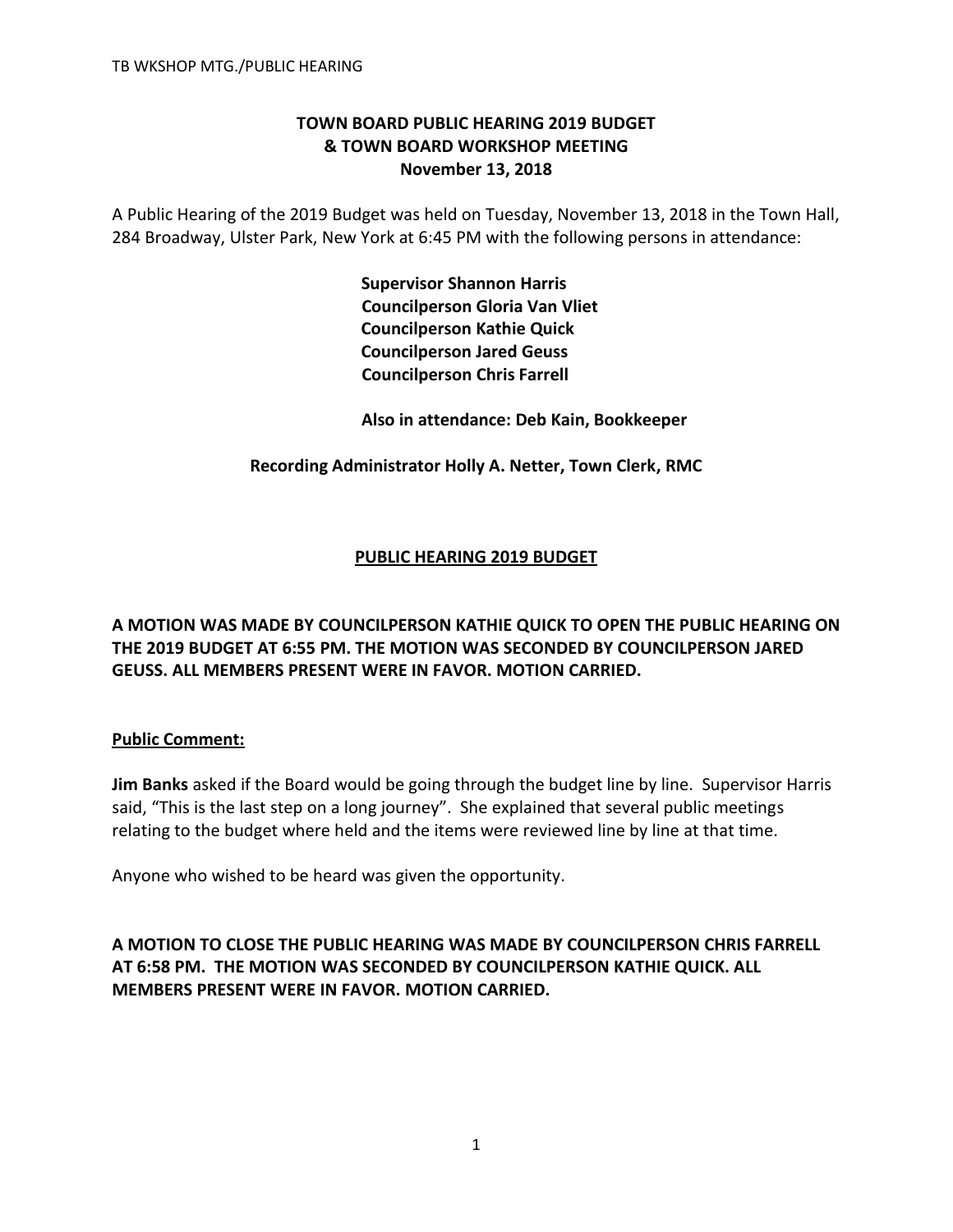## **REGULAR WORKSHOP MEETING 11-13-2018**

## **A MOTION WAS MADE BY SUPERVISOR HARRIS TO OPEN THE REGULARLY SCHEDULED MEETING AT 7:00 PM AND WAS SECONDED BY COUNCILPERSON KATHIE QUICK. ALL MEMBERS PRESENT WERE IN FAVOR. MOTION CARRIED.**

## **Public Comment**

**Roxanne Pecora** said the headstones that were turned over last year need to be addressed at the Riverview Cemetery. (The Cemetery has not been turned over to the Town; therefore we have no authority to take action.) Once the Riverview Cemetery has been abandoned, the Town may be eligible for funds to make repairs to monuments imposing a danger.

## **Updates**:

**Winter Wonderland Parade** will be held on December 1<sup>st</sup> starting at 5:30 beginning at the Medrex Property and heading south to Keyser's Funeral home. Santa will great children at the Gazebo located on the MHVFCU property. The tree lighting will take place following the parade.

Councilperson Jared Geuss said the second draft of the **Comprehensive Plan** was received and distributed to the stakeholders for review. The CPC is on budget with time and money.

## **Culvert Grant**

\$100,000 grant was received for the NEIWPCC. A meeting will be set for part 2 of the culvert study. Part two of the initiative is to identify, design and implement the project. Two culverts have been identified, one County and one Town. Tighe and Bond prioritized what needs to be done and this will also help the Highway as well.

### **Adoption of 2019 Budget**

**A MOTION WAS MADE BY COUNCILPERSON JARED GEUSS TO ADOPT THE 2019 BUDGET FOR THE TOWN OF ESOPUS. THE MOTION WAS SECONDED BY COUNCILPERSON CHRIS FARRELL. A VOTE WAS TAKEN:**

| <b>Councilperson Gloria Van Vliet</b> | $NO*$      |
|---------------------------------------|------------|
| <b>Councilperson Jared Geuss</b>      | <b>AYE</b> |
| <b>Councilperson Kathie Quick</b>     | <b>AYE</b> |
| <b>Councilperson Chris Farrell</b>    | <b>AYE</b> |
| <b>Supervisor Shannon Harris</b>      | <b>AYE</b> |

\*\* Councilperson Gloria VanVliet said the \$40,000 which was put into the budget for a full time position for the Buildings and Grounds department could have saved the taxpayers money if they had made it a part time position. She said in her opinion it was not the best budget the Board could put forth.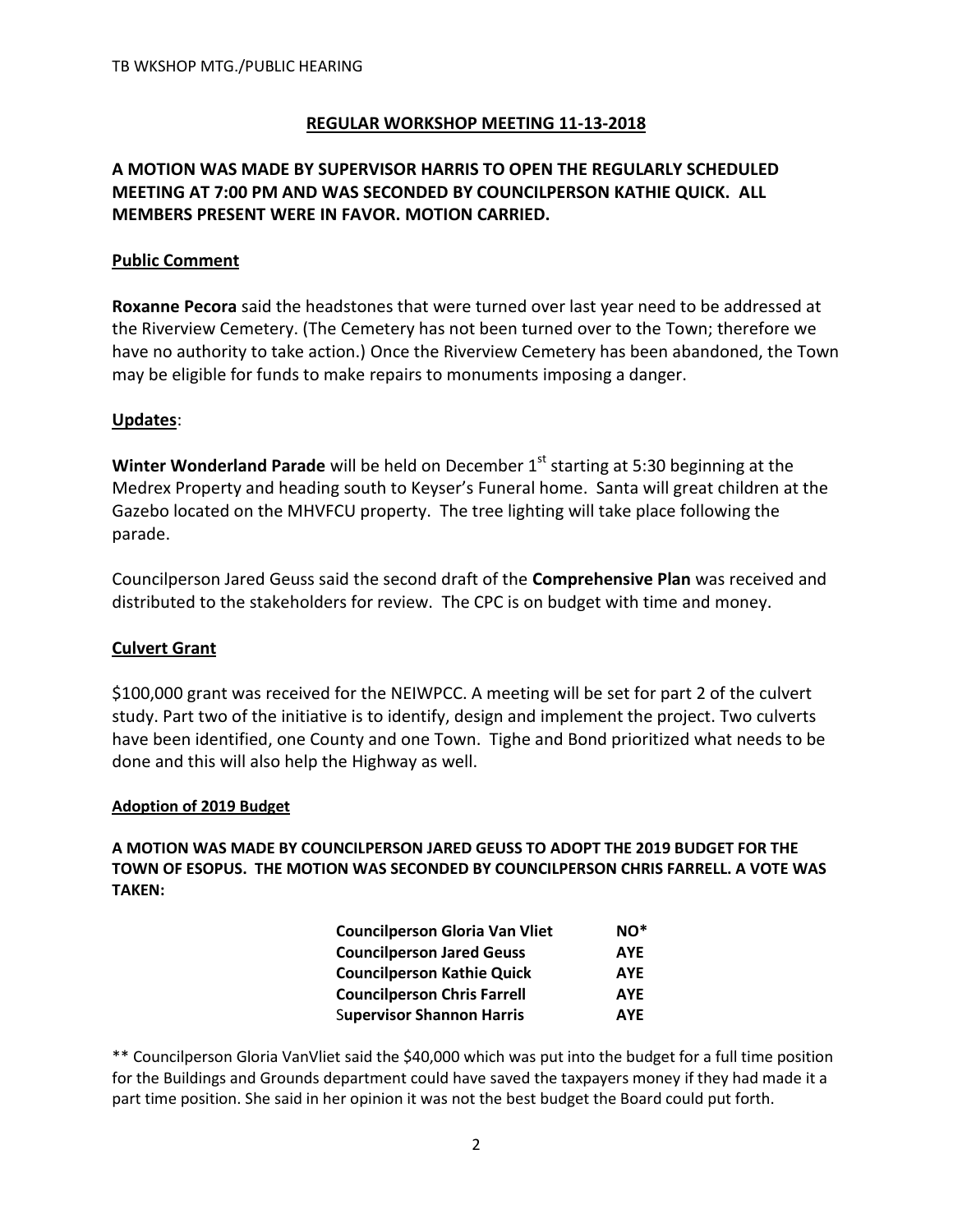The decision had been made on November 5, 2018 to create a full time position based on a request from the Buildings and Ground Department in April. The need was confirmed based on the feedback from the Comprehensive Plan Community Survey. Additional man power is required in order for improvements to be made. There are currently 7 parks, street lighting, Town entrances, building maintenance and the Transfer Station that utilizes the departments' resources.

Councilperson Chris Farrell agreed with Councilperson Gloria Van Vliet questioning the process in which the funds were added to the budget so late into the process. The situation should have been handled differently. However, Chris felt the increase in labor was warranted based on improvements which need to be made and the prediction of having another cemetery abandoned to the Town in 2019.

Glen Kubista, Town resident, said he felt it should have been a part time position without benefits. Bernice McNierney said Dan Vedder needs people who are reliable and steady. For years he has been dealing with seasonal help who were not able to handle more involved projects.

Supervisor Harris said it was a strategic decision to make the position full time to attract a higher quality person and have a succession plan if something should happen to Dan. This is a reinvestment back into the Town to fulfill the community's expectations based on the Comprehensive Study.

# **RESOLUTION TO INCREASE THE RATES FOR THE PORT EWEN WATER DISTRICT**

**WHEREAS**, the law requires the cost of the operation and maintenance of the Port Ewen Water District to be paid by revenue derived from the sale of the service,

**WHEREAS**, this Town Board has adopted a Water District budget for the year 2019, based on a rate of a minimum charge of \$16.76 for the first 0 to 4,000 gallons and a rate of \$4.19 per 1,000 gallons thereafter, based on the water meter.

**THEREFORE**, be it resolved that the Town Board increase the rate charged for Water Service from a minimum of \$15.36 for the first 0 to 4,000 gallons and \$3.84 per 1,000 gallons thereafter, based on the water meter, to a minimum of \$ 16.76 for the first 0 to 4,000 gallons and the rate of  $\frac{2}{3}$  4.19 per 1,000 gallons thereafter, based on the water meter, with the new rate to be effective upon adoption of this resolution.

The Board was polled:

| <b>Councilperson Gloria Van Vliet</b> | <b>AYE</b> |
|---------------------------------------|------------|
| <b>Councilperson Jared Geuss</b>      | <b>AYE</b> |
| <b>Councilperson Kathie Quick</b>     | <b>AYE</b> |
| <b>Councilperson Chris Farrell</b>    | <b>AYE</b> |
| <b>Supervisor Shannon Harris</b>      | <b>AYE</b> |

All members were in favor. Resolution adopted.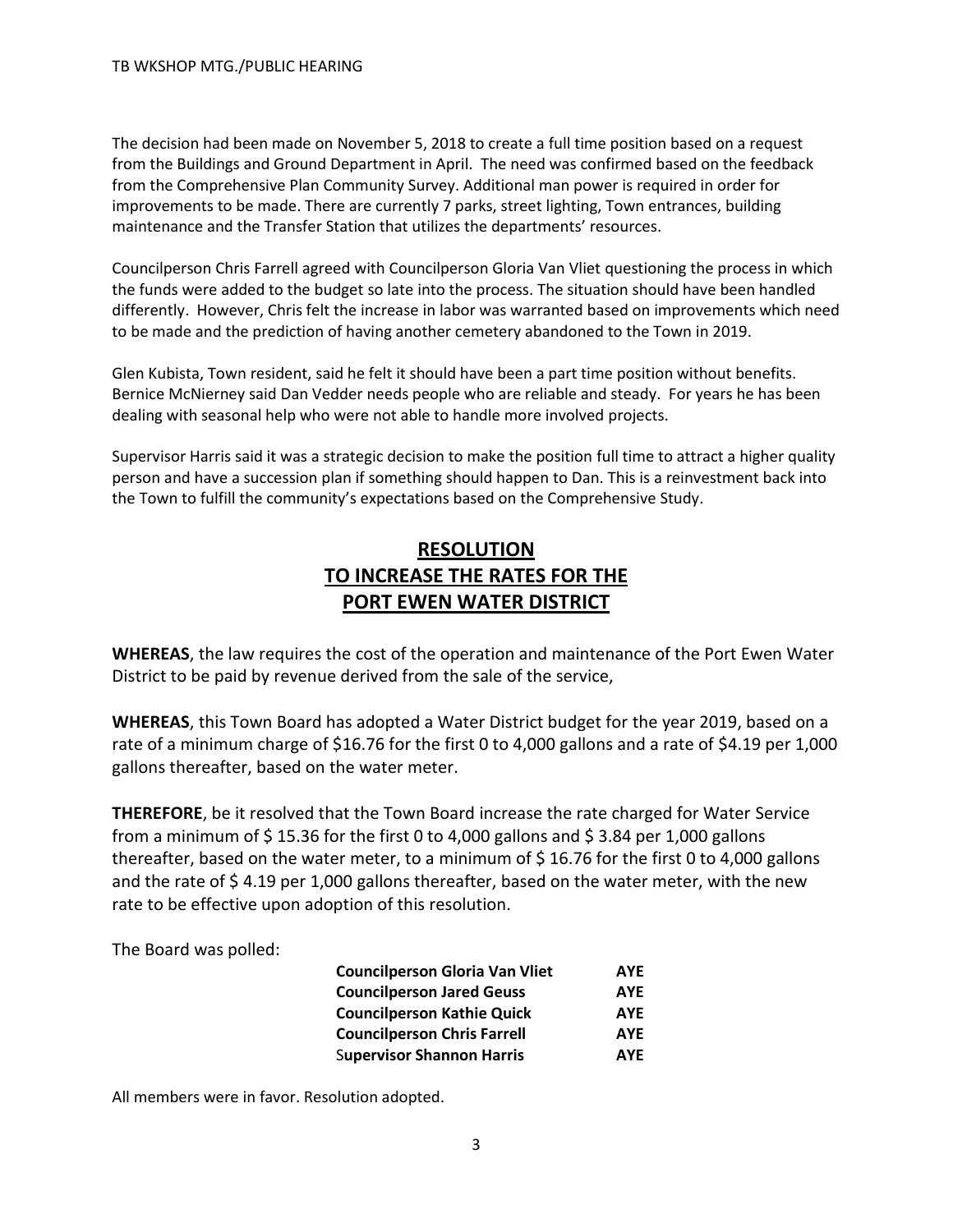### **TBS / Dutchess Tekcon**

The discussion of the contract for TBS was continued from prior meetings. Further information is still needed before a decision can be made on the contract renewal. Town Clerk Holly Netter suggested a vendor sign-in sheet so we had a log of the vendors, dates of service and reason for the visit to refer back to. Building and Grounds need to oversee the reports for all service calls. TBS reports are being forwarded to the Supervisor. The conversation will continue once more information is received.

### **Laura Wang Pan, HR Attorney**

Laura Wang Pan made the suggestion to remove the employee handbook from the General Code. However, there are some items that would need to remain. The Union Contract is separate from the Handbook and does not apply. Removal of the handbook will need to be done by Local Law.

### **A MOTION WAS MADE BY COUNCILPERSON KATHIE QUICK AT 7:50 PM TO TAKE A SHORT RECESS AND WAS SECONDED BY COUNCILPERSON JARED GEUSS. ALL MEMBERS PRESENT WERE IN FAVOR. MOTION CARRIED.**

**A MOTION TO RESUME THE MEETING WAS MADE BY COUNCILPERSON KATHIE QUICK AT 7:55 PM AND WAS SECONDED BY SUPERVISOR HARRIS. ALL MEMBERS PRESENT WERE IN FAVOR. MOTION CARRIED.** 

### **Short Term Rentals/Airbnb-Dennis Doyle**

Dennis Doyle, UC Planning Director, gave a presentation of short term rentals (STR). Currently Esopus has between 20 – 40 STR and Airbnb. The presentation included regulatory strategies, community transparency, zoning and licensing. The County will help with statutory requirements and have sample zoning statutes. The reason to consider regulating the STR is to protect the quality of life for the residents. The County suggests a limit be set for the number of non owner units that can operate in the Town. Woodstock has approximately 500 STR's.

### **ADJOURNMENT**

## **A MOTION WAS MADE BY COUNCILPERSON JARED GEUSS AT 8:32 PM TO ADJOURN THE MEETING. THE MOTION WAS SECONDED BY COUNCILPERSON KATHIE QUICK. ALL MEMBERS WERE IN FAVOR. MOTION CARRIED.**

**Respectfully submitted,**

**Holly A. Netter Town Clerk, RMC**